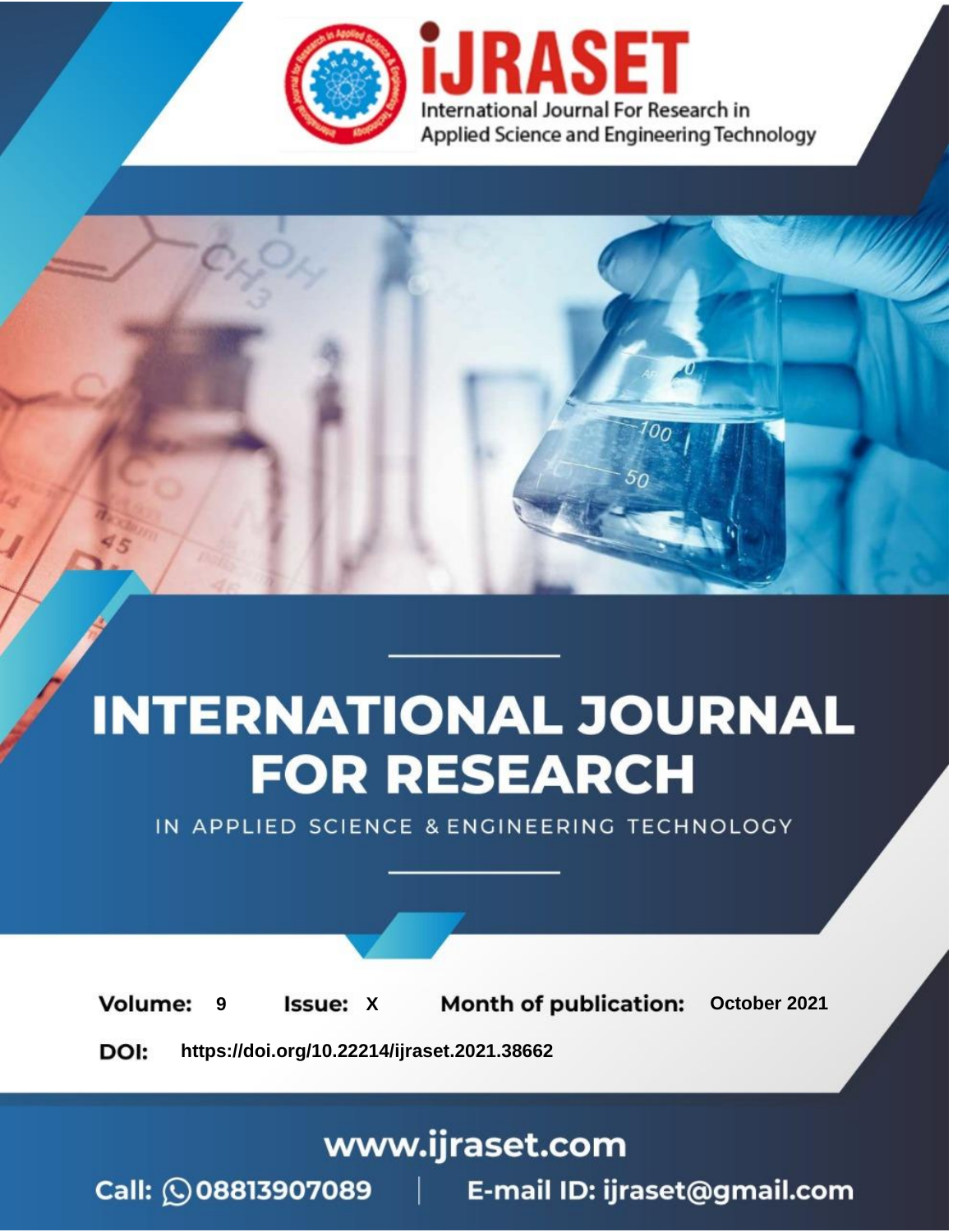# **A Systematic Study on Sentiment Analysis based on Text Mining and Deep learning for Predictions in Stock Market Trends Through Social and News Media Data**

Suvigya Jain<sup>1</sup>, Mubin Modi<sup>2</sup>, Divyanshu Gupta<sup>3</sup> *<sup>1</sup>Medicaps University*

*Abstract: Stock Market has always been one of the most active fields of research, many companies and organizations have focused their research in trying to find better ways to predict market trends. The stock market has been the instrument to measure the performance of a company and many have tried to develop methods that reduce risk for the investors. Since, the implementation of concepts like Deep Learning and Natural Language Processing has been made possible due to modern computing there has been a revolution in forecasting market trends. Also, the democratization of knowledge related to companies made possible due to the internet has provided the stake holders a means to learn about assets they choose to invest in through news media and social media also stock trading has become easier due to apps like robin hood etc. Every company now a days has some kind of social media presence or is usually reported by news media. This presence can lead to the growth of the companies by creating positive sentiment and also many losses by creating negative sentiments due to some public events. Our goal in this paper is to study the influence of news media and social media on market trends using sentiment analysis. Keywords: Deep Learning, Natural Language Processing, Stock Market, Sentiment analysis.*

## **I. INTRODUCTION**

Formerly,Time series forecasting in stock market analysis are among the most difficult tasks inside the field of data science, and as a consequence, numerous academics had attempted to resolve this issue. As a result, a lot of effort has gone into developing model for stock price prediction. Machine learning, big data, deep learning, and sentiment analysis employing natural language processing have all been used to address issues.

A mix of pattern recognition, deep learning, advanced analytics, and natural language processing has showed promise in anticipating market movements for short-term trading.There are quite a variety of methods that can be used to get the required outcomes and improve the computation accuracy.

The utilization of data sets for sentiment analysis, on the other hand, significantly enhanced the outcome. Also it's crucial to pick the right source of data for sentiment analysis. Using multiple news interfaces, we may leverage media stories and internet news services from several well-known news organizations such as CNN, The Verge, and others.

We may also utilize data from social media platforms like Twitter and Reddit to forecast market movements. In this article, we'll look at how news and social media data can be used to forecast stock market patterns and make predictions out of it, by which Buyers will be able to turn a profit if they can reliably assess stock value volatility.

Forecasting how well the financial sector will move is among the most difficult tasks as there are many variables at play, such as lending rates, geopolitics, and economic expansion, that make the stock market turbulent and difficult to foresee precisely.

#### **II. METHODOLOGY**

Since Stock market prediction is well deep analyzed topic many researchers have proposed different methods for the task , However, all of them adhere to the broad structure depicted in the diagram below. To begin, the user must obtain the essential stock data from sites such as yahoo finance,Metastock,Morning star,Bloomberg.com,Alpha Vantage etc.They use variety of indicators like On-Balance Volume, Accumulation/Distribution Line, Average Directional Index, Relative Strength Index., Stochastic Oscillator etc. for analytical purposes.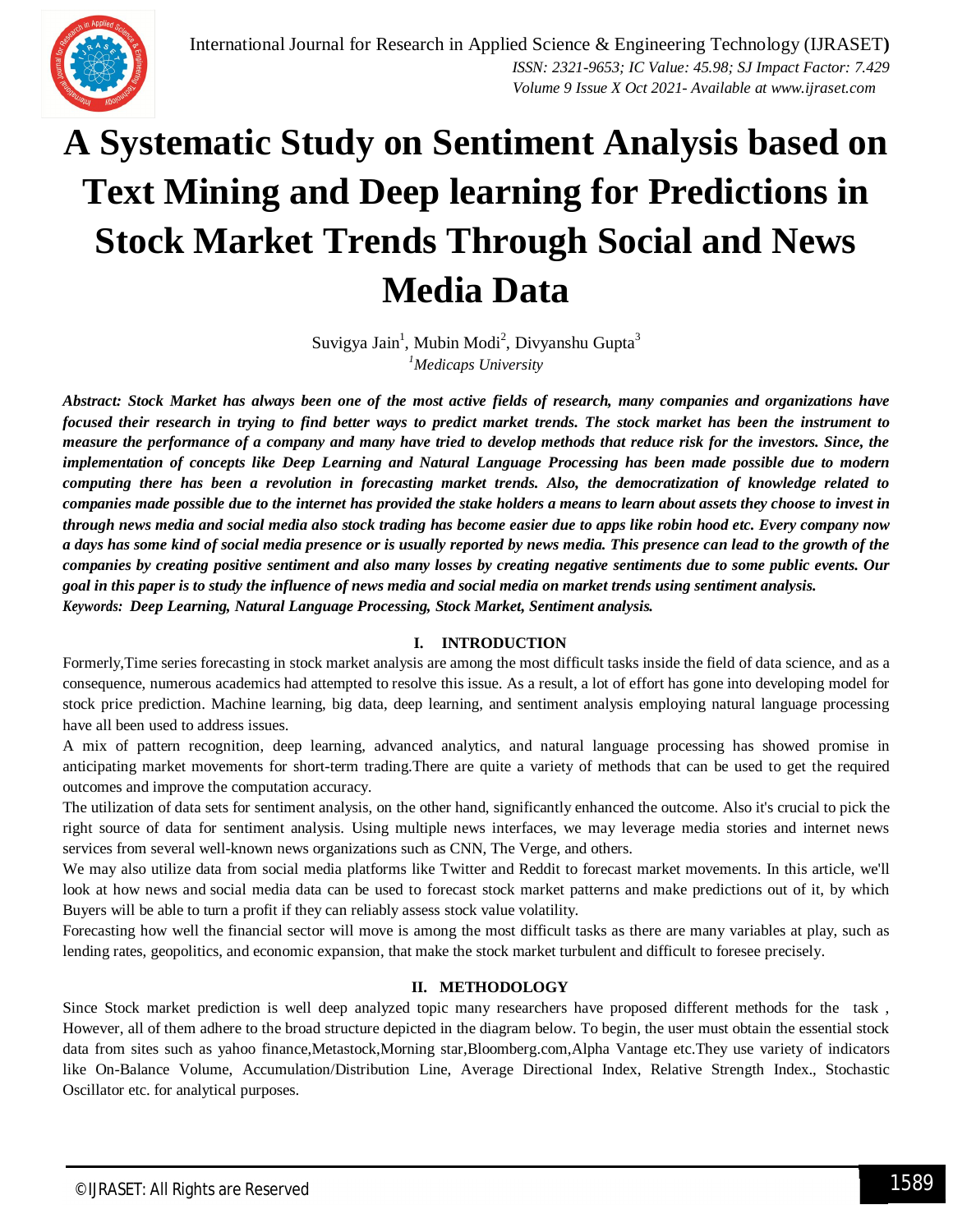

 *ISSN: 2321-9653; IC Value: 45.98; SJ Impact Factor: 7.429*

 *Volume 9 Issue X Oct 2021- Available at www.ijraset.com*



Firstly, accumulation the textual data related to the target organization is done for further sentiment analysis for identification of objective to be validate. This data can be gathered from News articles, Internet news or social media platforms like Twitter,Facebook,Instagram etc. depending on the requirements using APIs like Rapid API, Twitter API and many other valid sources.Another way to gather data is to Web-scraping text data from the internet using Python libraries like beautiful-soup. It is important to note that for this method to work the target must have a social presence on the internet so that we can perform analysis through knowing sentiment about the target from their allocated users.

After the data is gathered it has to be processed and cleaned for further processes. For that removal of redundant data entry is must and extrapolation of the missing values to determine nearby figures. For the text data we need to remove the irrelevant texts and only retain what is useful, data that gives us the sentiment about the target. There are various methods to extract features from the text data using techniques like Word Embedding, Word2Vec, GloVe, T-SNE and many more methods as per the requirement of the analysis that has to be done. Using the extracted features we will create a sentiment model for our analysis. We will then merge the stock data and Text data by using their respective dates. All these data points will then be used to model our stock prediction model. We can uses various deep learning models like CNNs(Conventional Neural Networks), RNNs(Recurrent Neural Networks) and LSTM(Long Short-Term Memory) in combination with the mentioned feature extraction methods to create a good stock prediction model.

For example-Have purposed an approach for Stock Market Prediction Using LSTM (Long Short-Term Memory)and Sentiment Analysis using historical stock data from 1st January 2014 to  $31<sup>st</sup>$  December 2018 along with text data from news headlines regarding the stock. All of this data is fed into an LSTM (Long Short-Term Memory) network to get a prediction for the month of January 2019. This approach is compared to a naive approach of only using LSTM(Long Short-Term Memory) without sentiment analysis of news headlines. They aim to show the correlation of news headlines in influencing the fluctuations in stock prices.

Furthermore, social media data for the same task which have proposed a novel filtered based classification model on real-time stock market technical data and its social medial comments to predict the trend of each stock for the classification problem. Features are extracted from the comments and technical data for stock trend prediction. Finally, each stock trend is predicted using the proposed non-linear SVM classifier in different levels of time frames. To get to our point details like feature extraction and the algorithms used for different methods of prediction might change but all the generalized process will be the carried out in same procedure.

## **III. CASE-STUDIES FOR SENTIMENT ANALYSIS IN GENERAL**

It is important for user to consider their source of data in their modelling process. There two popular source of data are News and social media data. Both have their pros and cons. News data is generated by industry professionals, its well thought out and it is reliable most of the times. It very likely to accurately correlate with market trends. We can study the effect of news data using the following case studies.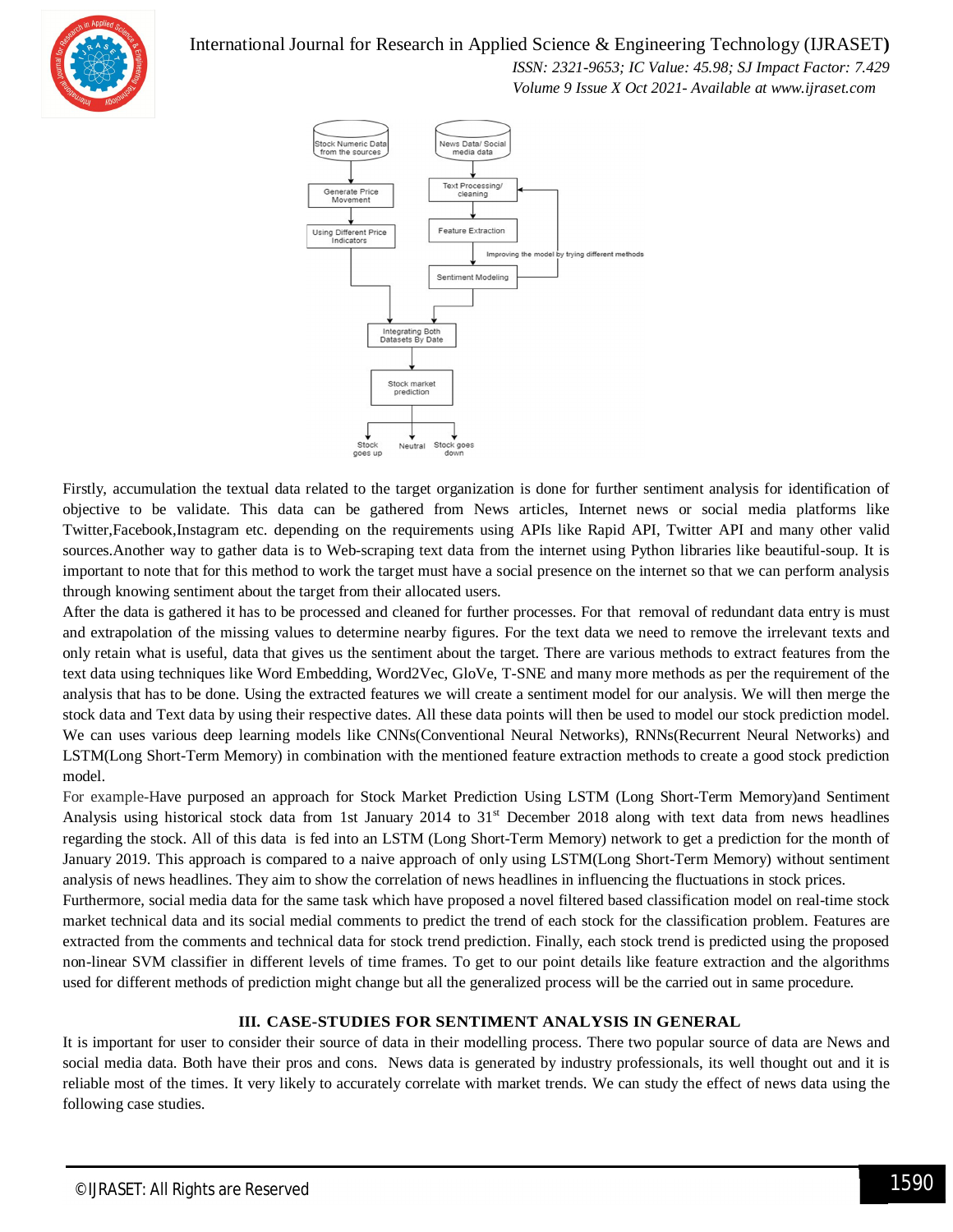

 *ISSN: 2321-9653; IC Value: 45.98; SJ Impact Factor: 7.429 Volume 9 Issue X Oct 2021- Available at www.ijraset.com*

The study effect of combining technical indicators from stock prices based on more than five years of Hong Kong Stock Exchange data using four different sentiment dictionaries and news sentiments from textual news articles, and make prediction models be able to learn time series sequential information in an intelligent way. They have built a stock prediction system and proposed an approach that converts historical prices into technical indicators that summarize aspects of the price information, and models news sentiments by using different sentiment dictionaries and represents textual news articles by sentiment vectors, then constructs a twolayer LSTM neural network to learn the sequential information within market snapshots series, then constructs a fully connected neural network to make stock predictions. The proposed approach outperforms the baselines in both validation and test sets using two different evaluation metrics. The LSTM incorporating both information sources outperforms models that only use single one information source, in both individual stock level and sector level. Among the four sentiment dictionaries, finance domain-specific sentiment dictionary (Loughran–McDonald Financial Dictionary) models the new sentiments better, which brings more prediction performance improvements (at most 120%) than the other three dictionaries (at most 50%).

In case study of predicting movement of stock market,they have used Dow Jones Industrial Average (or Dow Index) that tracks and combines performance on stock markets for 30 large, publicly-owned companies trading on the US stock market to study the effect of news media on stock market. They used the historical data from years 2008 – 2020 along with headlines from the top-5 highest rated news companies to predict the movement of the Dow index. They also compare the shallow Machine Learning (ML) and Deep Leaning (DL) approaches to predict the Dow Index movement based on the news headlines. They use of two different text representation methods as an addition to all the approaches. They have taken two data sets: one that includes dates before the COVID-19 pandemic and the other that includes the dates during the COVID-19 pandemic up to the June 17th 2020 date, to study how their models handle unprecedented events due to pandemic. Results showed that these the Deep Learning models were more effective than the Machine learning models. They also demonstrated how useful news data is to predict stock market trends. They prove that their model is capable of predicting the economy stability due to the unrepresented events such as COVID-19.

Through the following case studies, we can establish that news data is very useful in predicting market trends, we to also consider that news data can sometimes be faked to try to influence the market however, the there very little evidence to support this idea and it is a small part of the larger available news dataset.

Case study on Social media data: Social media data is raw reaction of different individuals with diverse views of a particular topic.It is very subjective it may or may not also correlate with the actual market situations. There are different ways in which social media can impact market trends, it can be directly impact because of certain chain events or it can passively impact market trends because of organizations marketing strategies, it depends on the public perception of the company. We will study the following effects using some case studies.

We can consider the case of GameStop; GameStop attracted the worldwide financial community's attention when its price increased from \$16 to \$347 within a span one month during January 2021. However, a unique feature of this upsurge was the contest between a large number of small retail investors and institutional investors such as hedge funds rather than the GameStop underlying fundamentals. Thus, this episode provides a unique case of the impact of investor sentiments on share prices. The episode started when the Wallstreet bets group on the Reddit platform, comprising a large number of small retail investors, started its campaign against the big hedge funds in order to show the power of crowd against the big hedge funds, involved with GameStop. This group of the retail investors on the Reddit platform (the Reddit investors) countered the massive short positions on the GameStop shares, contracted by the involved hedge funds, by taking long positions in the shares of GameStop. The basic reason behind the massive short selling was the weak fundamentals of the GameStop company from last three years, and there was an expectation of a further decline in share prices. However, despite the weak fundamentals, the Reddit investors started buying GameStop shares that led to a 21-fold increase within one month inflicting huge on the institutional investors. For example, one of the biggest US hedge funds, Melvin Capital Management, lost 53 percent of its investments in January 2021 due to the short squeeze on the GameStop shares. According to media-wise Reddit investor sentiments may have positively affected the GameStop returns during the recent episode of tension between the social media investors and the involved hedge funds. It implies that investors can get reasonable returns in short run following big social media groups like Reddit.

Another case study that examines the impact of sentiments expressed in social media and news media on market returns. Data used to establish results has been collected from an online discussion forum, HotCopper (HC), and investigated the impact of users' sentiments expressed on this forum on the stocks listed in ASX 50. News articles related to these stocks were collected from Google Finance. Messages and articles are classified using Bernoulli Naïve Bayes classifier and sentiments are analyzed using the bullishness index. Our study shows a significant effect of sentiments from social media and news media on market returns. We find that sentiments from social media have a long lasting and stronger effect on market returns than the sentiments from news media.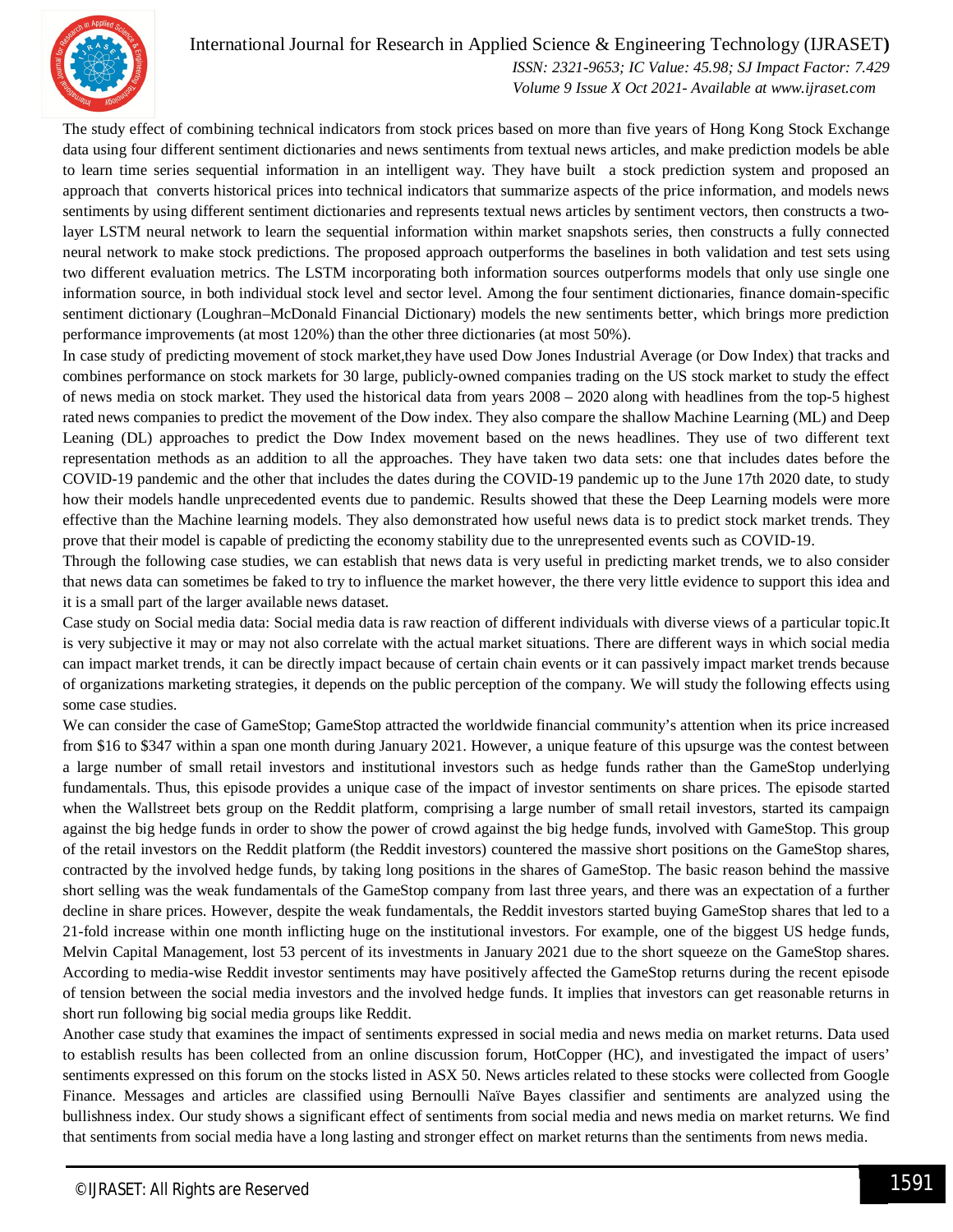

 *ISSN: 2321-9653; IC Value: 45.98; SJ Impact Factor: 7.429 Volume 9 Issue X Oct 2021- Available at www.ijraset.com*

#### **IV. TOOLS AND PACKAGES USED FOR ANALYSING SENTIMENTS**

The emoticons are the most commonly used instruments for determining the polarity (favourable and unfavourable effect) of a communication. Emoticons are based on facial expressions.Despite the fact that there are several different types of flowers or faces , they all represent sad or happy emotions.Other tool is indeed the Multilingual Research and Number Of words count, which uses a vocabulary of words with their classed divisions to analyse not just to favourable and unfavourable but also psychological, mental, and shaping of a text.These software uses an index approach to grade a sentiment on a supervised approach where a chosen sentiment determine the feelings of a person and make classification of the user depending on labeled data-sets which produces outputs based on relative inputs.SentiStrength is also another utility that calls "one of most prominent built sentiment classification software." It assigns ratings to favourable and unfavourable terms in literature using a lexicon - based approach. Several essential predictors are suggested for determining the sensation pole. It is detailed inside the Senti Word-net tool-set. Senti Word-net is a semantic library for text categorization and sentiment distributed data mining that is accessible to the public. This is built on Wordnet , an American lexical thesaurus that groups descriptors, plurals, actions, and other words into sequences.

#### **V. STRENGTHS AND WEAKNESSES OF SENTIMENT ANALYSIS**

Every day, a huge proportion of consumer media is produced on social networking websites, which is a prominent feature to analyze the sentiment of different people around the globe.This data can then be used to make greater risk - based decisions, enhance organization effectiveness, provide improved products/services, as, eventually, enhance consumer lifestyles and social connection in order to establish a healthier future. The influence of measuring sentiments on goods, services, and activities, for instance, provides theory suggests that managers to own facts and criteria to make decisions. A further instance is planning commission supervisors, who may have the chance to improve government operations and identify environmental stewardship challenges quite proficiently based on what they know about sentiments of peoples.

Processing is an area has drawbacks because it is hard to execute due to the complexities of natural speech as well as the features of the textual comments. The assessment of tweets is an aspect of this, since they are frequently accompanied by keywords, symbols, and urls, making deciphering the conveyed emotion challenging. Furthermore, autonomous procedures are required, which necessitate voluminous data of labeled posts or vocabulary databases with moral terms correlated with sentiment polarity. Another key feature would be that assessments are appropriate for Pronunciation, which is a restriction for those other dialects.These will affect the accuracy of sentiments for labeled data sets and will make difficult to analyze the situation precisely.

#### **VI. CONCLUSIONS**

This research uncovered a wide range of methodologies, procedures, tools and packages, and including strengths and weakness used for the approaches to foresee prediction and trends of stock market using natural language processing and deep learning.When analyzing trend analysis, it is necessary, according to some resources, to incorporate a wide range of pattern methodologies. In order to properly enable share proof decision making by comprehending News and social media data models, these models must also adhere to high research rules. Models must be evaluated against well-defined selection criteria and then validated both internally and externally before being used to drive future predictions. Just a few researches have reported the level of evidence required to analyze data-sets and provide in making future decisions. Also, there are various analytical software,tools and packages which are further used for sentiment predictions based on data that brings accuracy and precision in making insights which helps in further analysis to train and gain knowledge to form an integrating market structure based on research analysis of stocks through their historical data in making precise decisions.

#### **REFERENCES**

- [1] Z. Wang, S. B. Ho, and Z. Lin, "Stock market prediction analysis by incorporating social and news opinion and sentiment," IEEE Int. Conf. Data Min. Work. ICDMW, vol. 2018-November, pp. 1375–1380, 2019, doi: 10.1109/ICDMW.2018.00195.
- [2] N. Strauss and C. H. Smith, "Buying on rumors: how financial news flows affect the share price of Tesla," Corp. Commun., vol. 24, no. 4, pp. 593–607, 2019, doi: 10.1108/CCIJ-09-2018-0091.

[3] L. P. Maguluri and R. Rengaswamy, "An efficient stock market trend prediction using the real-time stock technical data and stock social media data," Int. J. Intell. Eng. Syst., vol. 13, no. 4, pp. 316–332, 2020, doi: 10.22266/IJIES2020.0831.28.

<sup>[4]</sup> Y. Ge, J. Qiu, Z. Liu, W. Gu, and L. Xu, "Beyond negative and positive: Exploring the effects of emotions in social media during the stock market crash," Inf. Process. Manag., vol. 57, no. 4, 2020, doi: 10.1016/j.ipm.2020.102218.

<sup>[5]</sup> W. Chen, C. K. Yeo, C. T. Lau, and B. S. Lee, "Leveraging social media news to predict stock index movement using RNN-boost," Data Knowl. Eng., vol. 118, pp. 14–24, 2018, doi: 10.1016/j.datak.2018.08.003.

<sup>[6]</sup> M. R. Vargas, B. S. L. P. De Lima, and A. G. Evsukoff, "Deep learning for stock market prediction from financial news articles," 2017 IEEE Int. Conf. Comput. Intell. Virtual Environ. Meas. Syst. Appl. CIVEMSA 2017 - Proc., pp. 60–65, 2017, doi: 10.1109/CIVEMSA.2017.7995302.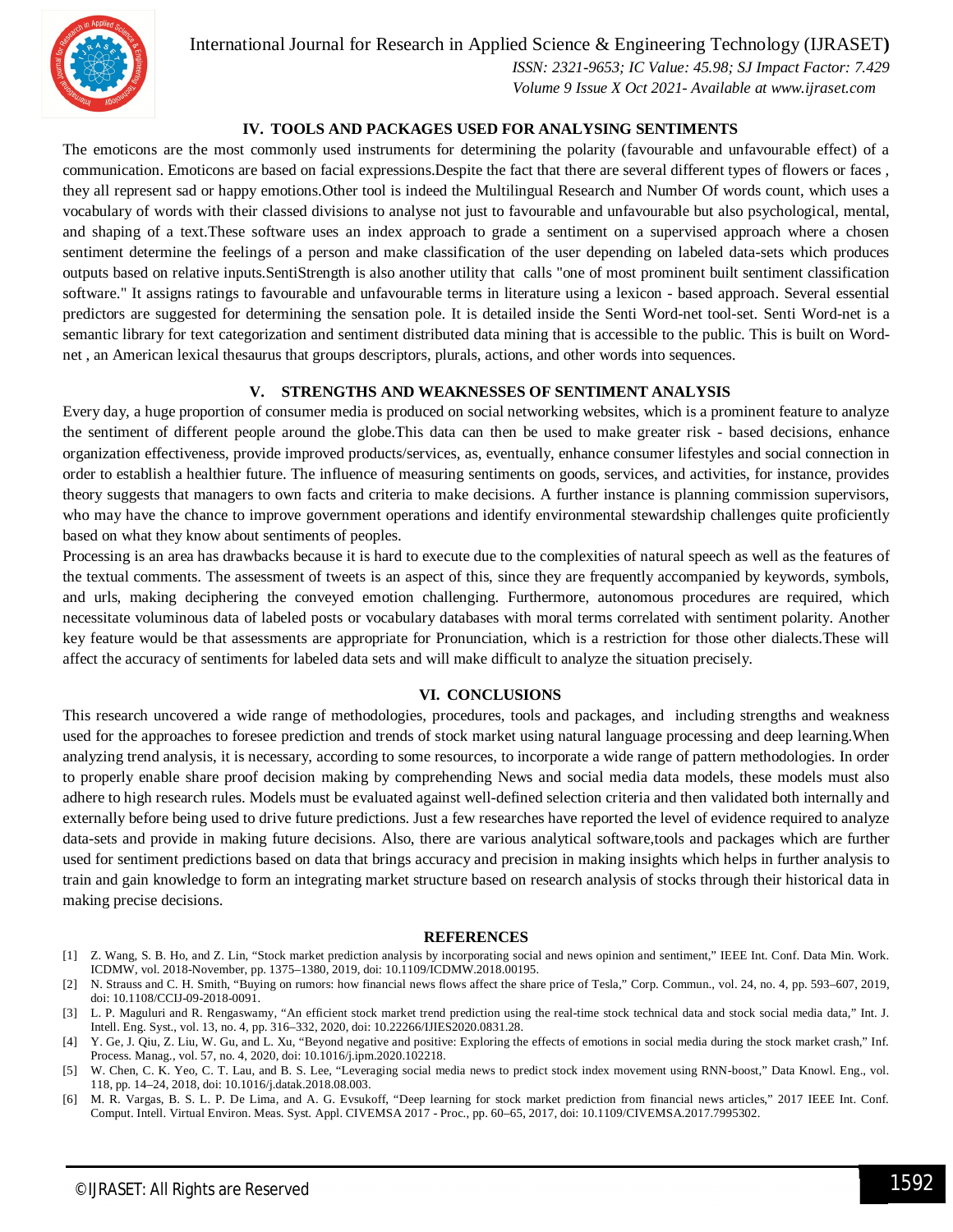

 *ISSN: 2321-9653; IC Value: 45.98; SJ Impact Factor: 7.429*

 *Volume 9 Issue X Oct 2021- Available at www.ijraset.com*

- [7] Y. Duan, L. Liu, and Z. Wang, "COVID-19 Sentiment and the Chinese Stock Market: Evidence from the Official News Media and Sina Weibo," Res. Int. Bus. Financ., vol. 58, p. 101432, 2021, doi: 10.1016/j.ribaf.2021.101432.
- [8] J. Clarke, H. Chen, D. Du, and Y. J. Hu, "Fake news, investor attention, and market reaction," Inf. Syst. Res., vol. 32, no. 1, pp. 35–52, 2021, doi: 10.1287/isre.2019.0910.
- [9] C. Guan, W. Liu, and J. Y. C. Cheng, "Using Social Media to Predict the Stock Market Crash and Rebound amid the Pandemic: The Digital 'Haves' and 'Have-mores,'" Ann. Data Sci., no. 0123456789, 2021, doi: 10.1007/s40745-021-00353-w.
- [10] J. Y. Huang and J. H. Liu, "Using social media mining technology to improve stock price forecast accuracy," J. Forecast., vol. 39, no. 1, pp. 104–116, 2020, doi: 10.1002/for.2616.
- [11] M. Kesavan, J. Karthiraman, T. Ebenezer Rajadurai, and S. Adhithyan, "Stock Market Prediction with Historical Time Series Data and Sentimental Analysis of Social Media Data," Proc. Int. Conf. Intell. Comput. Control Syst. ICICCS 2020, no. Iciccs, pp. 477–482, 2020, doi: 10.1109/ICICCS48265.2020.9121121.
- [12] X. Li, P. Wu, and W. Wang, "Incorporating stock prices and news sentiments for stock market prediction: A case of Hong Kong," Inf. Process. Manag., vol. 57, no. 5, p. 102212, 2020, doi: 10.1016/j.ipm.2020.102212.
- [13] G. Jariwala, H. Agarwal, and V. Jadhav, "Market," pp. 1–5, 2020.
- [14] S. Kalra and J. S. Prasad, "Efficacy of News Sentiment for Stock Market Prediction," Proc. Int. Conf. Mach. Learn. Big Data, Cloud Parallel Comput. Trends, Prespectives Prospect. Com. 2019, pp. 491–496, 2019, doi: 10.1109/COMITCon.2019.8862265.
- [15] A. Sarkar, A. K. Sahoo, S. Sah, and C. Pradhan, "LSTMSA: A Novel Approach for Stock Market Prediction Using LSTM and Sentiment Analysis," 2020 Int. Conf. Comput. Sci. Eng. Appl. ICCSEA 2020, no. i, pp. 4–9, 2020, doi: 10.1109/ICCSEA49143.2020.9132928.
- [16] Y. Liu, J. Trajkovic, H. G. H. Yeh, and W. Zhang, "Machine Learning for Predicting Stock Market Movement using News Headlines," 2020 IEEE Green Energy Smart Syst. Conf. IGESSC 2020, 2020, doi: 10.1109/IGESSC50231.2020.9285163.
- K. Prachyachuwong and P. Vateekul, "Stock trend prediction using deep learning approach on technical indicator and industrial specific information," Inf., vol. 12, no. 6, 2021, doi: 10.3390/info12060250.
- [18] D. Shah, H. Isah, and F. Zulkernine, "Predicting the Effects of News Sentiments on the Stock Market," Proc. 2018 IEEE Int. Conf. Big Data, Big Data 2018, pp. 4705–4708, 2019, doi: 10.1109/BigData.2018.8621884.
- [19] L. Nemes and A. Kiss, "Prediction of stock values changes using sentiment analysis of stock news headlines," J. Inf. Telecommun., vol. 5, no. 3, pp. 375–394, 2021, doi: 10.1080/24751839.2021.1874252.
- [20] N. Ivanova, V. Gugleva, M. Dobreva, I. Pehlivanov, S. Stefanov, and V. Andonova, "We are IntechOpen , the world ' s leading publisher of Open Access books Built by scientists , for scientists TOP 1 %," Intech, vol. i, no. tourism, p. 13, 2016.
- [21] C. G. Schmidt, D. A. Wuttke, G. P. Ball, and H. S. Heese, "Does social media elevate supply chain importance? An empirical examination of supply chain glitches, Twitter reactions, and stock market returns," J. Oper. Manag., vol. 66, no. 6, pp. 646–669, 2020, doi: 10.1002/joom.1087.
- [22] S. Bharathi, A. Geetha, and R. Sathiynarayanan, "Sentiment analysis of twitter and RSS news feeds and its impact on stock market prediction," Int. J. Intell. Eng. Syst., vol. 10, no. 6, pp. 68–77, 2017, doi: 10.22266/ijies2017.1231.08.
- [23] P. Jiao and A. Walther, "Social Media, News Media and the Stock Market," SSRN Electron. J., no. January 2016, 2016, doi: 10.2139/ssrn.2755933.
- [24] P. Statement, "Stock Prediction Using Twitter Sentiment Analysis Problem Statement."
- [25] T. Hu and A. Tripathi, "The Effect of Social and News Media Sentiments on Financial Markets Regular Paper," pp. 1–16.
- [26] F. Jin, W. Wang, P. Chakraborty, N. Self, F. Chen, and N. Ramakrishnan, "Tracking multiple social media for stock market event prediction," Lect. Notes Comput. Sci. (including Subser. Lect. Notes Artif. Intell. Lect. Notes Bioinformatics), vol. 10357 LNAI, pp. 16–30, 2017, doi: 10.1007/978-3-319-62701-4\_2.
- [27] Z. Umar, M. Gubareva, I. Yousaf, and S. Ali, "A tale of company fundamentals vs sentiment driven pricing: The case of GameStop," J. Behav. Exp. Financ., vol. 30, p. 100501, 2021, doi: 10.1016/j.jbef.2021.100501
- [28] S. Usmani and J. A. Shamsi, "News Headlines Categorization Scheme for Unlabelled Data," 2020 Int. Conf. Emerg. Trends Smart Technol. ICETST 2020, 2020, doi: 10.1109/ICETST49965.2020.9080726.
- [29] D. Valle-Cruz, V. Fernandez-Cortez, A. López-Chau, and R. Sandoval-Almazán, "Does Twitter Affect Stock Market Decisions? Financial Sentiment Analysis During Pandemics: A Comparative Study of the H1N1 and the COVID-19 Periods," Cognit. Comput., no. 0123456789, 2021, doi: 10.1007/s12559-021-09819- 8.
- [30] X. Zhang, J. Shi, D. Wang, and B. Fang, "Exploiting investors social network for stock prediction in China's market," J. Comput. Sci., vol. 28, pp. 294–303, 2018, doi: 10.1016/j.jocs.2017.10.013.
- [31] Y. Zhang and H. Liu, "Stock market reactions to social media: Evidence from WeChat recommendations," Phys. A Stat. Mech. its Appl., vol. 562, p. 125357, 2021, doi: 10.1016/j.physa.2020.125357.